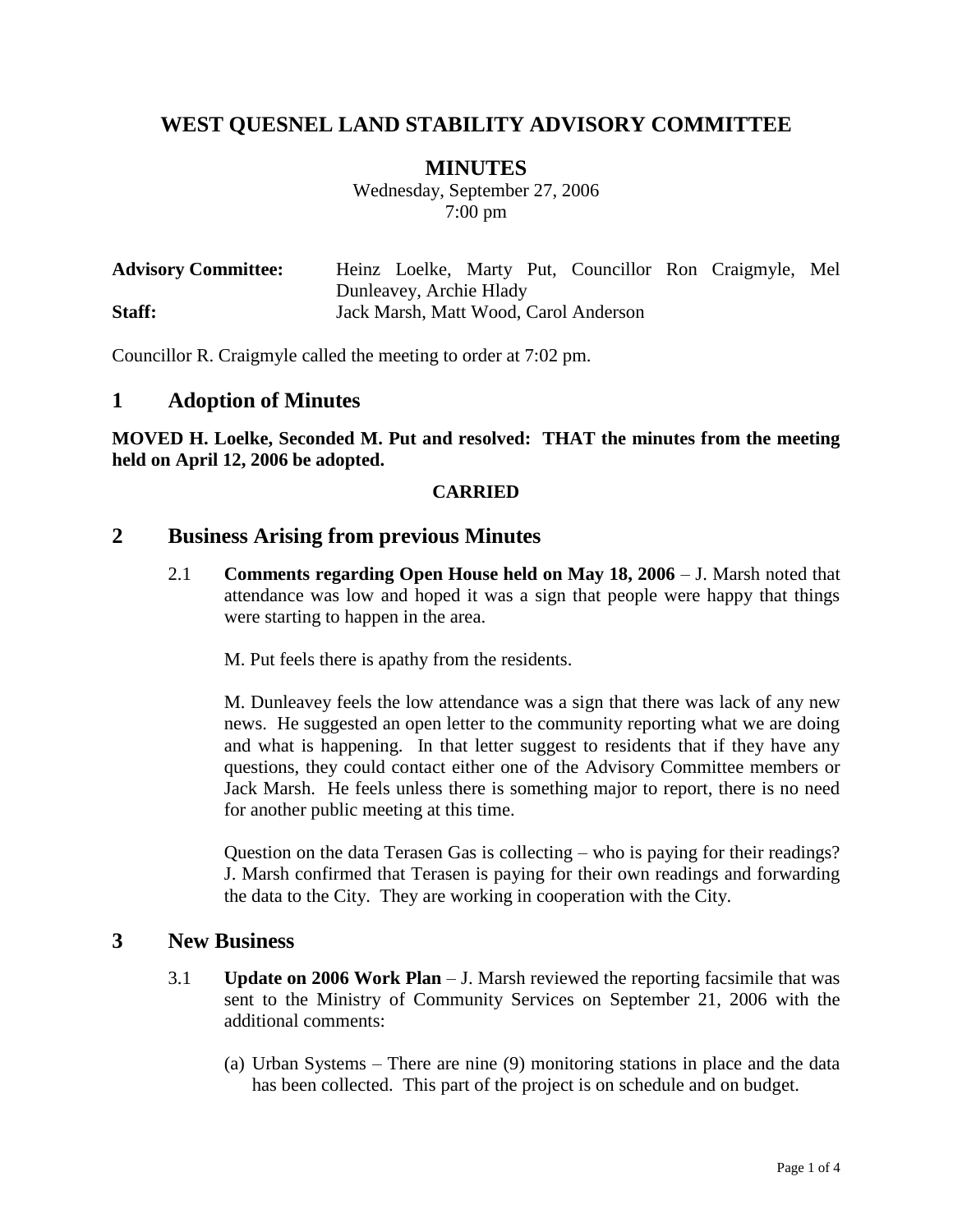- (b) AMEC Earth  $\&$  Environmental The final drill hole (at the top of the hill by the diatomite plant) has been delayed due to the fact that it has been difficult getting a driller. J. Marsh will be talking to Nick Polysou tomorrow to find out exactly when a driller will be available. This part of the project is now 1 – 1.5 months behind schedule but on budget.
- (c) Aspen Communications M. Wood reported on the communications. He noted that of the \$44,000 budget, only \$9,000 has been spent to date. This is largely due to the fact that a lot of the work has been done in house.

He noted that the core messages have been updated and refined with three key/solid points - all handouts and power point presentations have been updated. He is working on the website so that both technical and non technical information can be viewed. There has been one media briefing since April and the media has not reported on anything since the news of the government funding. The newsletter (Special Edition Q City News) was well received by residents – feels that a 4-page newsletter would suffice for the next mailing.

Reported that actively lobbying the senior government has come to a halt until the 2006 Work Plan is complete although the Mayor will be talking to the Minister at UBCM and reminding them that this is just the start of the funding needed to rectify the situation in West Quesnel.

The posters that were put up at the West Park Mall were a good form of advertising.

Plan for present and future communications - There will be a brief mention of an upcoming Special Edition Q City News in the regular Q City News coming out in the next two weeks. When the reports are in from the geotechs, the City will plan another media briefing and a presentation to Council should be considered. The website will continue to be updated as well.

Discussion on sending out another newsletter by the end of the year. M. Dunleavey asked A. Hlady if there was any way to compile a comparison using factual evidence of the house sales in the land slide area as opposed to those in other areas of Quesnel. A. Hlady says he will get those sales stats (12 month period) for the next newsletter and give them to M. Wood.

**MOVED M. Put, Seconded H. Loelke and resolved: THAT the a Special Edition Q City News be sent to all City residents as soon as the reports have been received from the geotechnical engineers, tentatively end of November, early December.**

#### **CARRIED**

(d) City of Quesnel – J. Marsh reported on the City's Leak Detection Program. This Program is a priority – checking all of our water lines. It was started last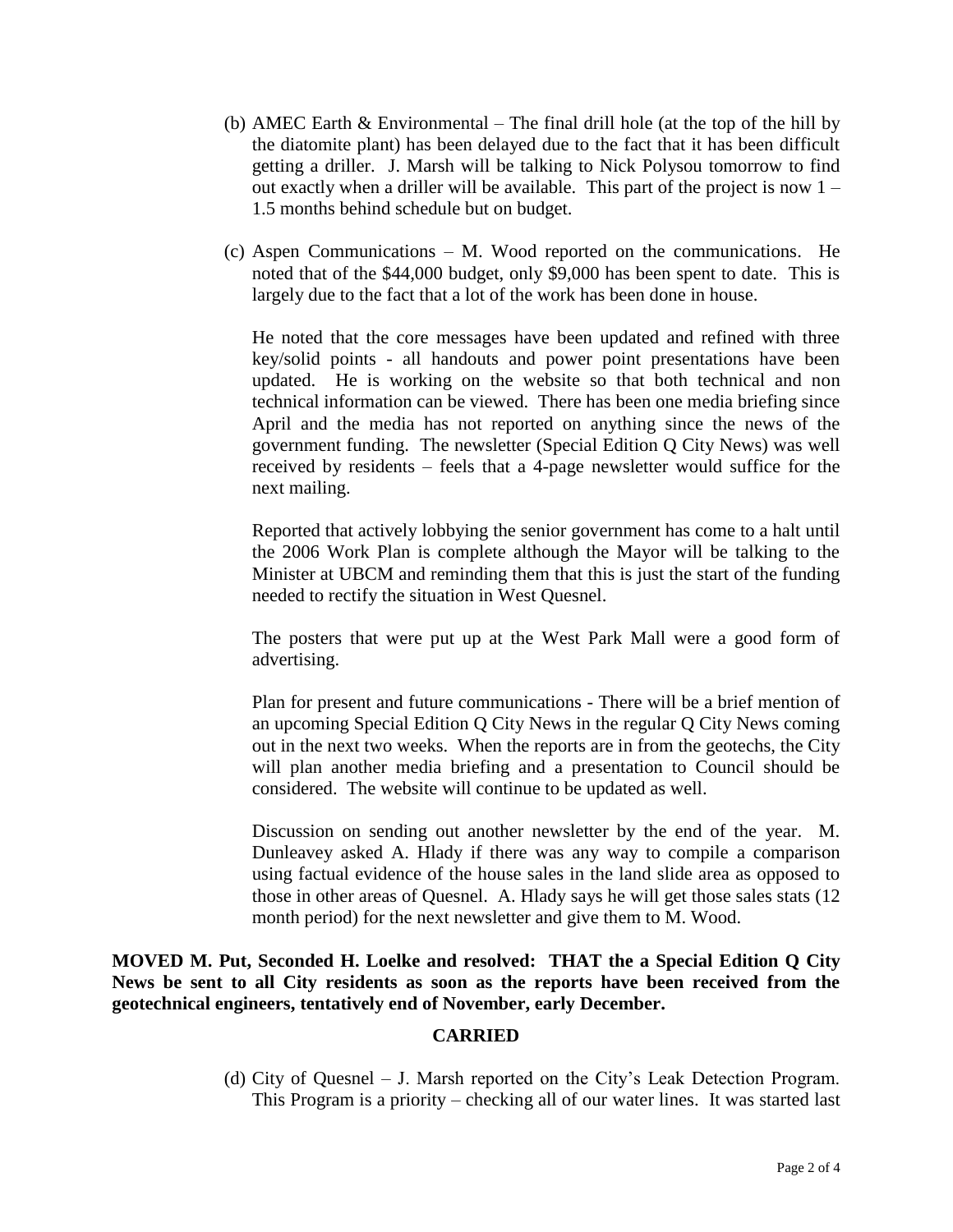year at the top of Uplands (described how the tests were done) and the City found two major leaks. J. Marsh is trying to make this an annual Program. The Leak Detection Program and the City's findings would make great NEWSLETTER INFORMATION.

He reported on the City's works to date – ditching up at the top end of Abbott Drive – completion of the Bettcher storm drain – water line replacement on Abbott Drive (replacing current 10" AC pipe with heavy duty pipe). Discussion on the condition of the pipe being removed – it was still good. Nick Polysou is aware that the pipe was not damaged and J. Marsh will ask him for his comments. J. Marsh advised that the City is just patching Abbott Drive instead of repaving. He explained that it doesn't make sense to spend the money repaving this year as the City will be tearing it up again next year for work on this project. M. Dunleavey said that the residents would probably like to know that - why it is just being patched – add to the newsletter.

There was discussion regarding the ditching close to the diatomite plant and a question was raised if the ditching the City did was for the diatomite plant. J. Marsh confirmed that the taxpayers money was not tied into the plant. The ditching was intended all along.

#### 3.2 **Discussion on work program update to area residents -**

(a) Public Meeting or mail out – Discussion on communications. No value in spending money on a public meeting at this time. A mail out to all City residents later this year would suffice. J. Marsh believes all reports will be available for the mailout around the end of November. This Committee will meet prior to the release of that newsletter to review the data. J. Marsh will invite the engineers and geotechs to that meeting.

M. Put asked if hydro has reported any damage or movement to any of the power poles in the area. J. Marsh says they have never reported anything to him but will follow up.

M. Dunleavey suggested sending out a public notation on the "water leak" on Lewis Drive the other weekend which was actually a sewer back up. Put small notice in the Q City Page (newspaper).

#### **4 Other**

Correspondence was reviewed. It was noted with regard to (c) letter to School District re weather station that there were concerns of vandalism to the equipment being placed on the school property and that the weather station is in fact located on Alan McDonald's property – Lark Apartments.